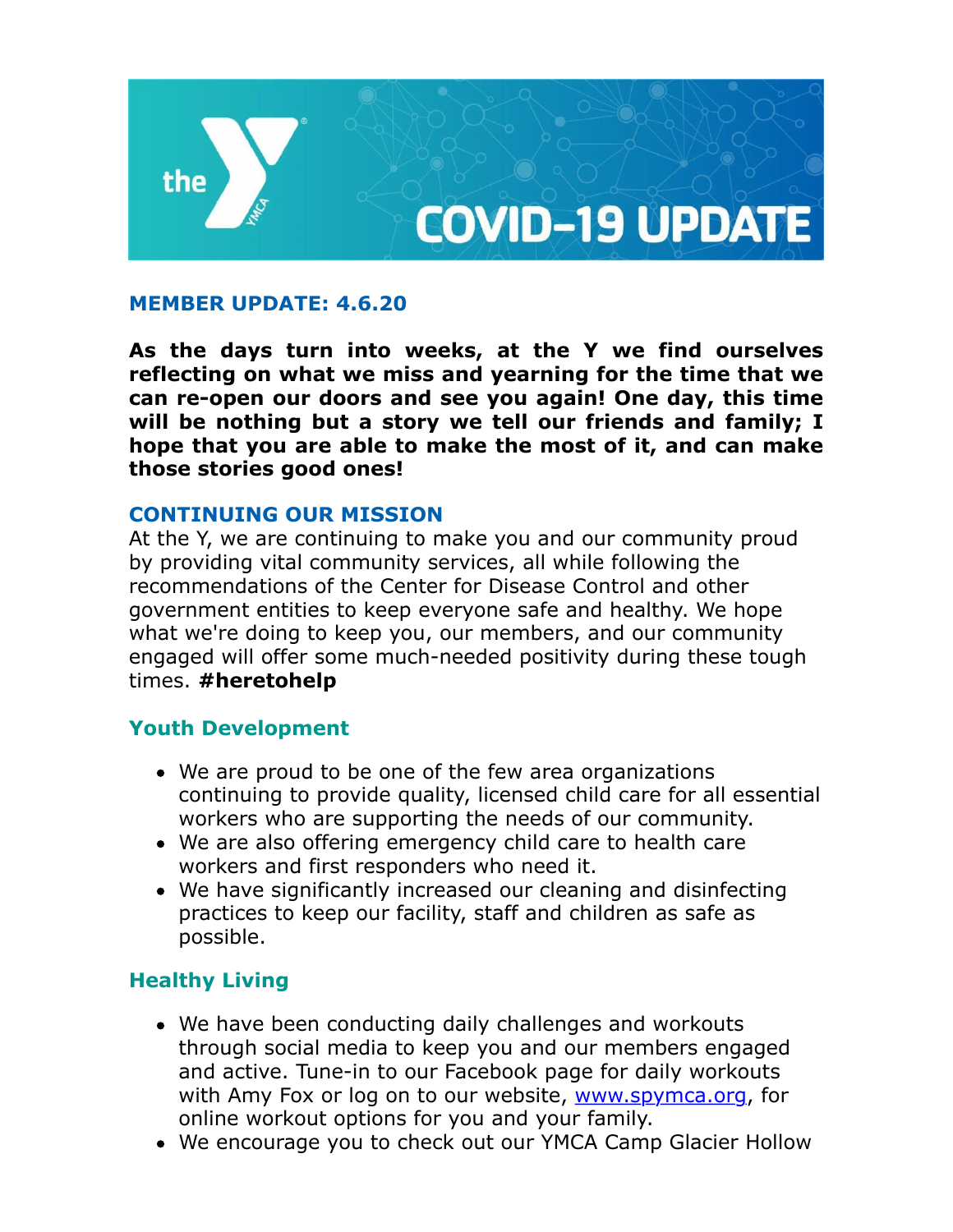Facebook for fun ways you and your family can be active outdoors!

## **Social Responsibility**

- We continue to provide financial assistance to families in need with the cost of child care for essential workers.
- We will be hosting a Community Blood Drive on Friday, April 24 from 8:30 AM to 1:00 PM in the YMCA parking lot, partnering with The Community Blood Center mobile unit. Blood is in very short supply so if you are healthy and willing to make a donation, please go to [save3lives.org](http://www.save3lives.org/) or 800-280-4102 to sign up.

#### **WHO CAN I SPEAK TO ABOUT MY MEMBERSHIP?**

There is no financial difference between putting your membership on hold or canceling it, but putting it on hold lets us know that you're ready to return as soon as possible. If put on hold, as soon as we can reopen our Y again, your account will automatically be reactivated. We are asking you to **#staywithus** and continue your membership so that we can provide vital community services, such as child care for essential workers and community blood drives. We have fixed costs to maintain our facility and its mechanical's so that when we are ready to reopen, we can!

If you choose to **#staywithus** during this time and not place your membership on hold, your monthly draft will be considered a charitable donation that goes to work right here in our community helping everyone through these difficult and uncertain times. You will receive an official tax receipt for your thoughtfulness. Please contact Member Services with any additional questions by emailing **[acook@spymca.org](mailto:acook@spymca.org)**.

### **ANY CHANGES TO YOUR MEMBERSHIP DRAFT PLEASE NOTIFY US by April 13 at NOON for an April 15 draft**

#### **STAY CONNECTED!**

Just a reminder, member communications are going out through EMAIL. If you are using an at home email, or are not getting correspondence from the Y, please email **[info@spymca.org](mailto:info@spymca.org)** put "EMAIL UPDATE" in the subject line. Be sure to email from your preferred email and include your name. PLEASE share this message with others who say they are not getting YMCA communications. You can also follow us on Facebook and Instagram for other Y news. Thank you!

#### **HANG IN THERE**

I encourage you to focus on things for which you are grateful and